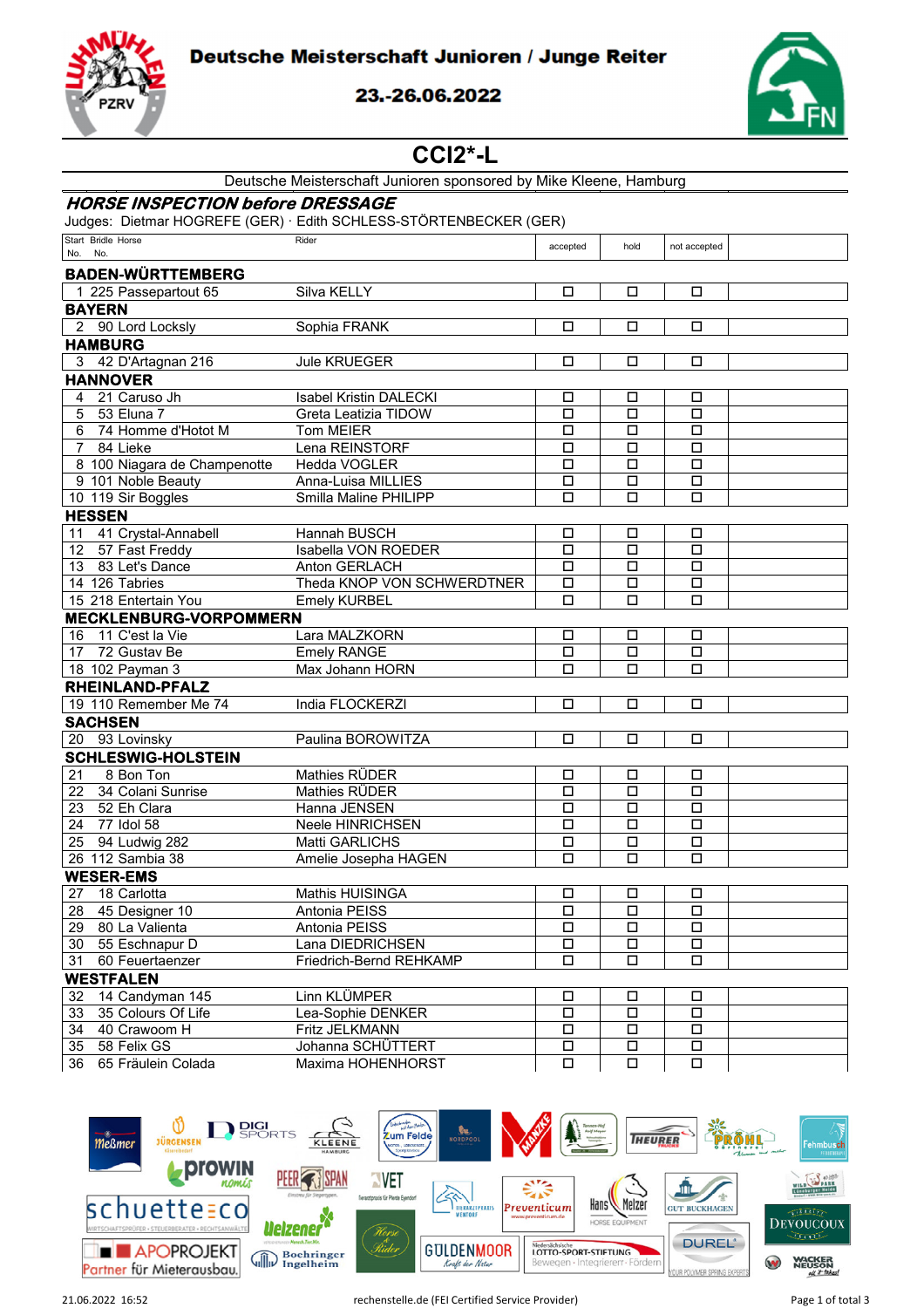Deutsche Meisterschaft Junioren / Junge Reiter



### 23.-26.06.2022



# **CCI2\*-L**

| Deutsche Meisterschaft Junioren sponsored by Mike Kleene, Hamburg |  |  |
|-------------------------------------------------------------------|--|--|
|-------------------------------------------------------------------|--|--|

#### **HORSE INSPECTION before DRESSAGE**

Judges: Dietmar HOGREFE (GER) · Edith SCHLESS-STÖRTENBECKER (GER)

| Start Bridle Horse<br>No. No.                 | Rider                 | accepted | hold                 | not accepted |  |
|-----------------------------------------------|-----------------------|----------|----------------------|--------------|--|
| 37<br>71 Guccimo R OLD                        | <b>Emily ROBERG</b>   | □        | □                    | □            |  |
| 38 129 Tofiffee                               | Gina MÜLLER           | $\Box$   | $\Box$               | $\Box$       |  |
| <b>BELGIUM</b>                                |                       |          |                      |              |  |
| 39 153 Chattanooga Choo Choo H Victoria TUBES |                       | □        | □                    | □            |  |
| 40 163 Ecu                                    | Anne-Elisabeth KENES  | $\Box$   | $\Box$               | $\Box$       |  |
| 41 167 Expat Blanc                            | Virginie CAULIER      | □        | □                    | □            |  |
| <b>FINLAND</b>                                |                       |          |                      |              |  |
| 42 155 Come In Like A Rose                    | Lotta LAMBERG         | □        | □                    | □            |  |
| 43 159 Davido                                 | Lotte PALMGREN        | $\Box$   | $\Box$               | $\Box$       |  |
| 44 166 Evyta                                  | Emmi TAPIO            | □        | □                    | □            |  |
|                                               |                       |          |                      |              |  |
| <b>GERMANY</b>                                |                       |          |                      |              |  |
| 15 Caprinello<br>45                           | Jasmin MILNICKEL      | □        | □                    | $\Box$       |  |
| 46<br>33 Coin Toss                            | Dr. Moritz SPONAGEL   | $\Box$   | $\Box$               | $\Box$       |  |
| 47 232 Quirinius 6                            | Dr. Moritz SPONAGEL   | $\Box$   | $\Box$               | $\Box$       |  |
| 48 36 Columbo Obrocky                         | Pauline PETRUSCHKE    | $\Box$   | $\Box$               | $\Box$       |  |
| 49 46 Didgeridoo 25                           | Beeke JANKOWSKI       | $\Box$   | $\overline{\square}$ | $\Box$       |  |
| 50 Ebony's Elli<br>50                         | Laura JAHN            | $\Box$   | $\Box$               | $\Box$       |  |
| $\overline{51}$<br>61 Filou                   | Antje SCHÖNIGER       | $\Box$   | $\Box$               | $\Box$       |  |
| 66 Freelando Th<br>52                         | Leo VON SCHMELING     | □        | □                    | $\Box$       |  |
| 53 82 Laureus                                 | Katharina KOPP        | $\Box$   | $\Box$               | $\Box$       |  |
| 54 89 Looping Louie 15                        | Marcella OBERST       | $\Box$   | $\Box$               | $\Box$       |  |
| 92 Loulany<br>55                              | Laura BARDOWICKS      | $\Box$   | $\Box$               | $\Box$       |  |
| 56 123 Sonnenlicht 4                          | Andreas BRANDT        | $\Box$   | $\Box$               | $\Box$       |  |
| 57 131 Ucella 6                               | Anna VON BEAUVAIS     | $\Box$   | $\Box$               | $\Box$       |  |
| <b>ITALY</b>                                  |                       |          |                      |              |  |
| 58 207 Styxx                                  | Paolo Mario DE SIMONE | □        | □                    | □            |  |
| <b>NETHERLANDS</b>                            |                       |          |                      |              |  |
| 59 139 ACSI Kyandro Utopia                    | Thierry VAN REINE     | □        | □                    | □            |  |
| 60 140 ACSI T-Bone Eh Z                       | Leida NABER           | $\Box$   | $\Box$               | $\Box$       |  |
| 61 143 Ballyengland Judge                     | <b>Brent MINNEN</b>   | □        | □                    | $\Box$       |  |
| 62 147 Bonmahon Silver Vixen                  | Kato DE SMIDT         | $\Box$   | □                    | $\Box$       |  |
| 63 148 BT El Fandi                            | Caresse KOLKMAN       | $\Box$   | $\Box$               | $\Box$       |  |
| 64 203 Royal Flush                            | Caresse KOLKMAN       | $\Box$   | $\Box$               | $\Box$       |  |
| 65 149 Calgary 92                             | Senna VAN HOUTE       | $\Box$   | $\Box$               | $\Box$       |  |
| 66 176 Guapo 29                               | Senna VAN HOUTE       | □        | □                    | $\Box$       |  |
| 67 157 Crossborder Radar Love                 | Sterre VAN HOUTE      | $\Box$   | $\Box$               | $\Box$       |  |
| 68 175 Giant Prospect Bb                      | Sterre VAN HOUTE      | $\Box$   | $\Box$               | $\Box$       |  |
| 69 193 Julissa                                | Sterre VAN HOUTE      | $\Box$   | $\Box$               | $\Box$       |  |
| 70 161 Double Perfect                         | Maxime KARMAN         | $\Box$   | $\Box$               | $\Box$       |  |
| 71 173 Funi-Strona                            | Maxime KARMAN         | □        | □                    | □            |  |
| 72 165 Eternity Diamond                       | Renzo LAFFRA          | $\Box$   | $\Box$               | $\Box$       |  |
| 73 168 Eyecatcher                             | Tijn DE BLAAUW        | $\Box$   | $\Box$               | □            |  |
| 74 170 Finick                                 | Splinter BERGSMA      | $\Box$   | $\Box$               | $\Box$       |  |
| 75 213 Vigo Key Sr Z                          | Splinter BERGSMA      | $\Box$   | $\Box$               | $\Box$       |  |
| 76 174 Galante                                | Kristy SNEPVANGERS    | $\Box$   | $\Box$               | $\Box$       |  |
| 77 189 Jebo Kwik W.                           | Kristy SNEPVANGERS    | $\Box$   | □                    | □            |  |
| 78 185 Inita                                  | Rina VAN DER KOLK     | $\Box$   | $\Box$               | □            |  |